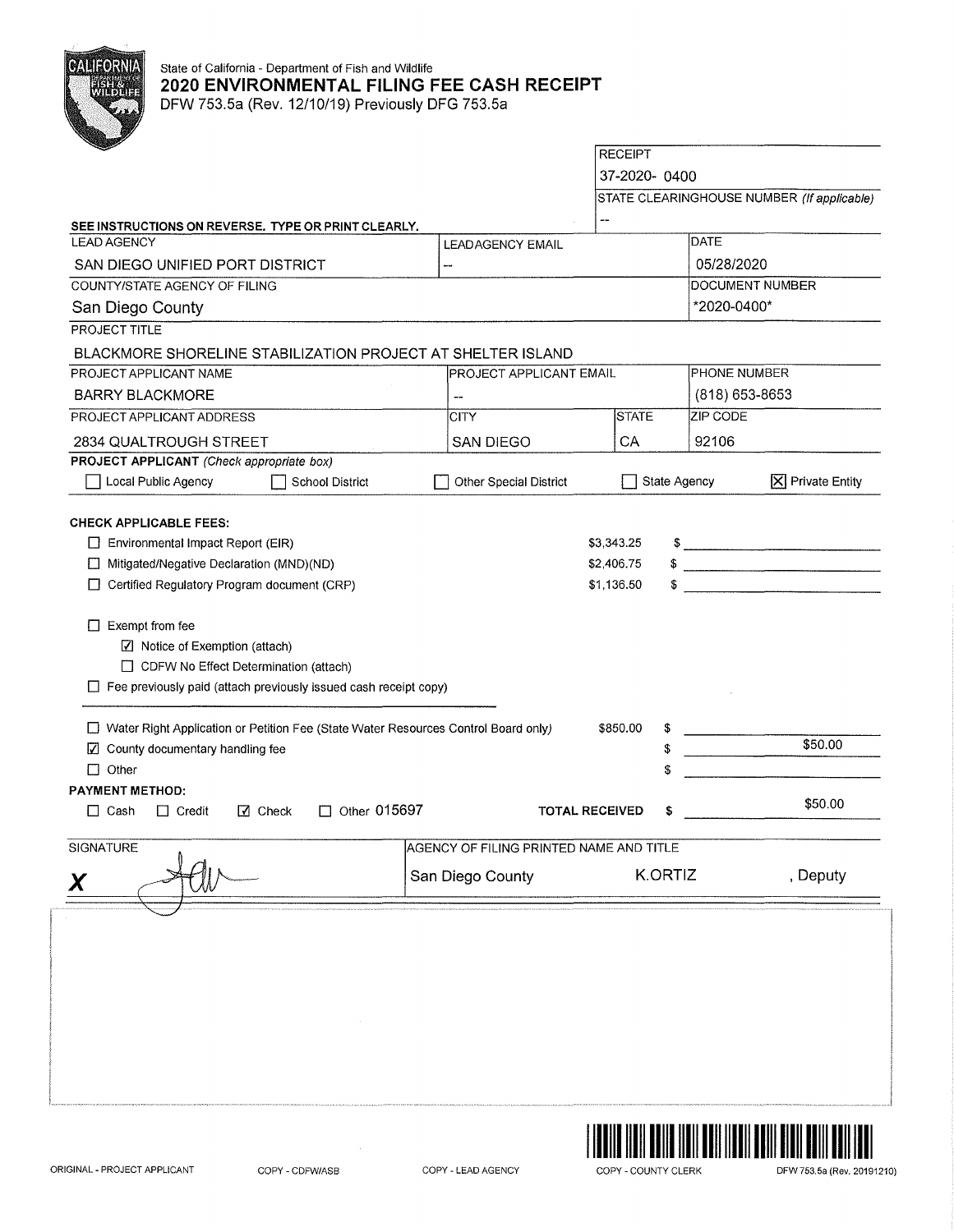FILED Ernest J Oronenburg, Jr. Recorder County Clerk 2020060376MAY 28 2020 K. Ortiz  $BY$  $FPIIT$ **Notice of Exemption**  CEQA Guidelines Appendix E **To:** ■ Office of Planning and Research (Public Agency) **From:**  1400 Tenth Street, Room 121 San Diego Unified Port District Sacramento, CA 95814 Development Services Department 3165 Pacific Highway San Diego, CA 92101 San Diego County Recorder/County Clerk 1600 Pacific Highway, Suite 260 San Diego, CA 92101-2480 **Project Title:** Blackmore Shoreline Stabilization Project at Shelter Island **Project Location - Specific: 2834 Qualtrough Street, San Diego, CA 92106 Project Location - City:** San Diego

**Project Location - County:** San Diego

**Description of Nature, Purpose, and Beneficiaries of Project:** The proposed project would involve a shoreline stabilization project by Merkel & Associates, Inc, (authorized agent on behalf of Barry Blackmore, referred to herein as "Applicant'), in the City of San Diego, California. The proposed project would result in up to 3,700 square feet ( sq. ft.) of permanent shoreline restoration, consisting of approximately 1, 700 sq. *ft.* of coastal salt marsh restoration, approximately 1,564 sq. ft. of cobble beach restoration, and approximately 408 sq. ft. of marsh/upland transition restoration immediately adjacent to 2834 Qualtrough Street in San Diego, California. The project would consist of constructing a marsh plateau with a combination of rooted vegetation and approximately 116 cubic yards (cy) of interbedded cobble in silty sand within an area approximately 120 feet (ft) long and extending bayward approximately 32.5 ft from the currently eroded top of slope adjacent to the residence. The project would include an underlayment of geosynthetic fabric planted with marsh transition vegetation that serves to contain the silty sand and protect the existing bank. The cobble beach and marsh transition would be constructed in sloped terraces from the bay to the top of the slope.

Construction of the proposed project is anticipated to take one (1) month to complete and is anticipated to occur in Summer 2020. The proposed work is to be completed from the shoreline rather than the waterside of the site. All work will be completed during low tides in order to conduct activities without need for vessel support. Site access will be by existing public roadways and will require only highway rated construction vehicles operating on the roadways. Equipment will be unloaded and loaded from Qualtrough Street onto the adjacent residential property (Blackmore residence). Staging of construction equipment and materials will be on site, east of the Blackmore residence, and cobble, plants and fabric materials and equipment, will be stored on the Blackmore residence.

Following construction of the shoreline slopes, planting of marsh habitat will be initiated within five days of completion of shoreline construction. A 120-day plant establishment period with replacement planting is proposed to ensure initial establishment of vegetation through maintenance and replanting. The long-term monitoring program includes biological monitoring and annual reporting.

Due to its nature and limited scope, construction of the proposed project would generate a minor amount of vehicle trips and would require limited use of equipment. Therefore, significant impacts related to air quality, greenhouse gas emissions, and transportation and traffic are not anticipated to occur. Furthermore, the Applicant would be responsible for complying with all applicable federal, state, and local laws regarding construction demolition debris, hazards and hazardous materials, and stormwater.

The proposed project would also include a Tidelands Use and Occupancy Permit (TUOP) to the Applicant for their use of land and water area on the project site. The areas proposed for use under the TUOP are proposed to be used only and exclusively for the purpose of access for construction of the proposed project improvements, site maintenance, staging of materials and equipment, biological monitoring, and remedial actions, as necessary, and for no other purpose whatsoever without the prior written consent of the Executive Director of District in each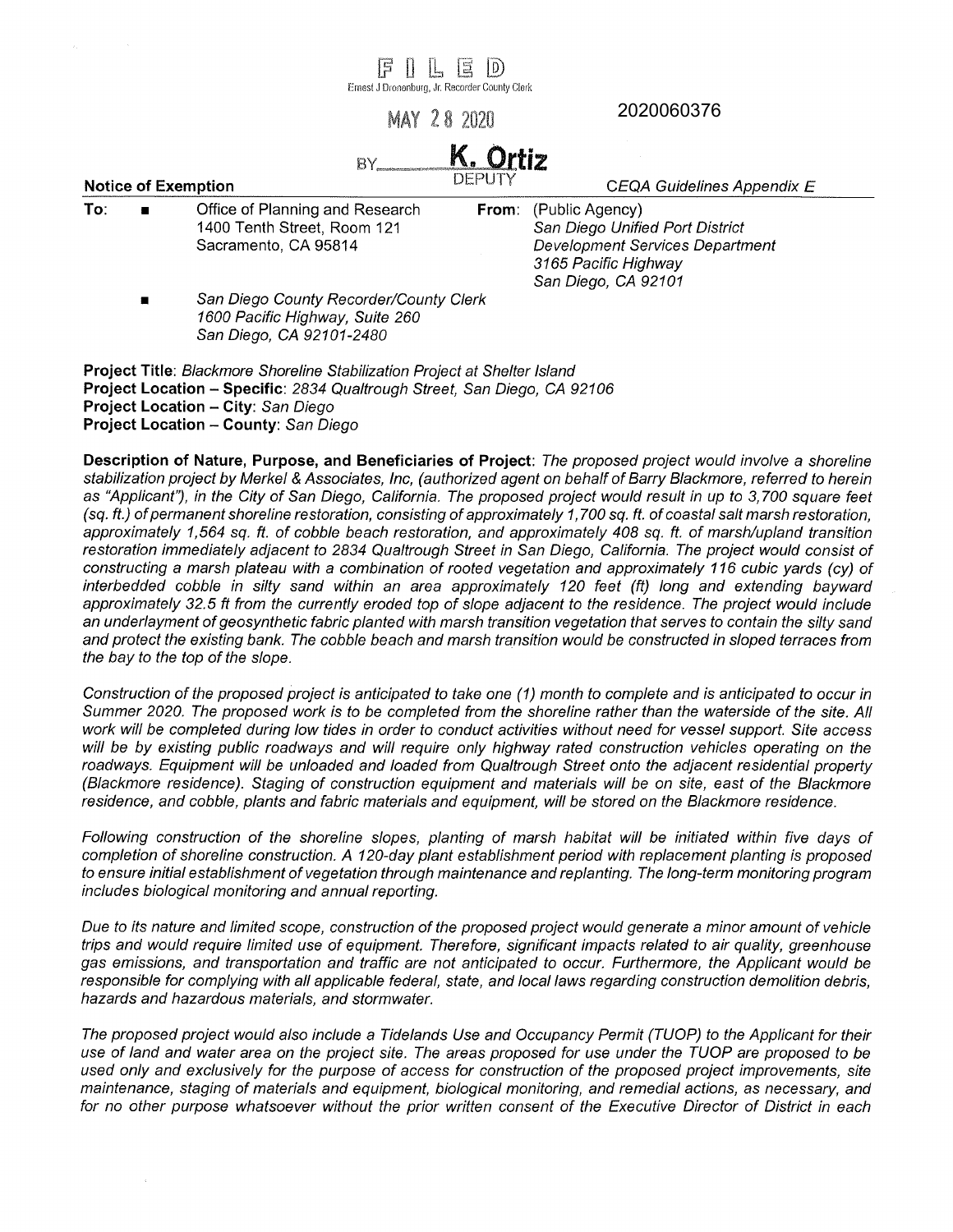instance. The Applicant would be responsible for compliance with all laws and regulations associated with the activities on or in connection with the above-described premises, and in all uses thereof, including those regulating stormwater and hazardous materials.

操作工程

It is anticipated that the TUOP would have a total term of approximately five (5) years. The TUOP may be terminated by the District or Applicant as a matter of right and without cause at any time upon providing thirty (30) days' notice in writing to the other party of such termination.

**Name of Public Agency Approving Project:** San Diego Unified Port District (SDUPD) **Name of Person or Agency Carrying Out Project:** Barry Blackmore, 2834 Qua/trough Street, San Diego, CA 92106; (818) 653-8653

**Exempt Status: (Check one):** □ Ministerial (Sec. 21080(b)(1); 15268);

□ Declared Emergency (Sec. 21080(b)(3); 15269(a));

- □ Emergency Project (Sec. 21080(b)(4); 15269(b)(c));
- **Categorical Exemptions: Choose an item., Existing Facilities (SG** *§*  **15301) (Class 1), Minor Alternations to Land (SG § 15304) (Class 4), and Small Habitat Restoration Projects (SG § 15333) (Class 33)**
- □ Statutory Exemption. State code number:

**Reason Why Project is Exempt:** The proposed project is determined to be Categorically Exempt pursuant to California Environmental Quality Act (CEQA) Guidelines Sections 15301 (Existing Facilities), 15304 (Minor Alterations to Land}, and 15333 (Small Habitat Restoration Projects) and Sections 3.a. and 3.d. of the District's Guidelines for Compliance with CEQA because it consists of a shoreline stabilization project, including monitoring, maintenance, and a TUOP, and would involve no expansion of use beyond that previously existing, would not result in a significant cumulative impact due to the continuation of the existing use, would result in no permanent effects on the environment, would not involve the removal of mature, scenic trees. In addition, the project is less than five (5) acres in size, would restore and enhance habitat for fish, plants and wildlife, would not result in significant impacts to endangered, rare, or threatened species or their habitat, and would not disturb or remove hazardous materials. Sections 3.a. and 3.d. of the District's CEQA Guidelines and Section 15333 of the CEQA Guidelines are as follows:

3.a. Existing Facilities **{SG** § 15301) {Class 1 ): Includes operation, repair, maintenance, or minor alteration of existing public or private structures, facilities, mechanical equipment, or topographical features, involving negligible or no expansion of use beyond that previously existing, including but not limited to:

(4) New and renewed short-term tenancy agreements which do not result in change in the existing use. This exemption does not apply to any new development associated with the activities of the tenant. This exception is also inapplicable if the cumulative impact of continuing the existing use or conditions in the same place, over time, is significant.

(12) Maintenance of existing landscaping, native growth, and water supply reservoirs.

3.d. Minor Alterations to Land {SG § 15304) {Class 4): Includes minor alterations in the condition of land, water and/or vegetation not involving removal of mature, scenic trees, including, but not limited to:

(1) Filling of earth on previously disturbed land with material compatible with the natural features of the site.

(2) Minor placement of revetment or other shore protection structures on eroded shoreline to protect the public safety, public or private structures or facilities, or to provide or reestablish bank alignment.

(5) New gardening or landscaping.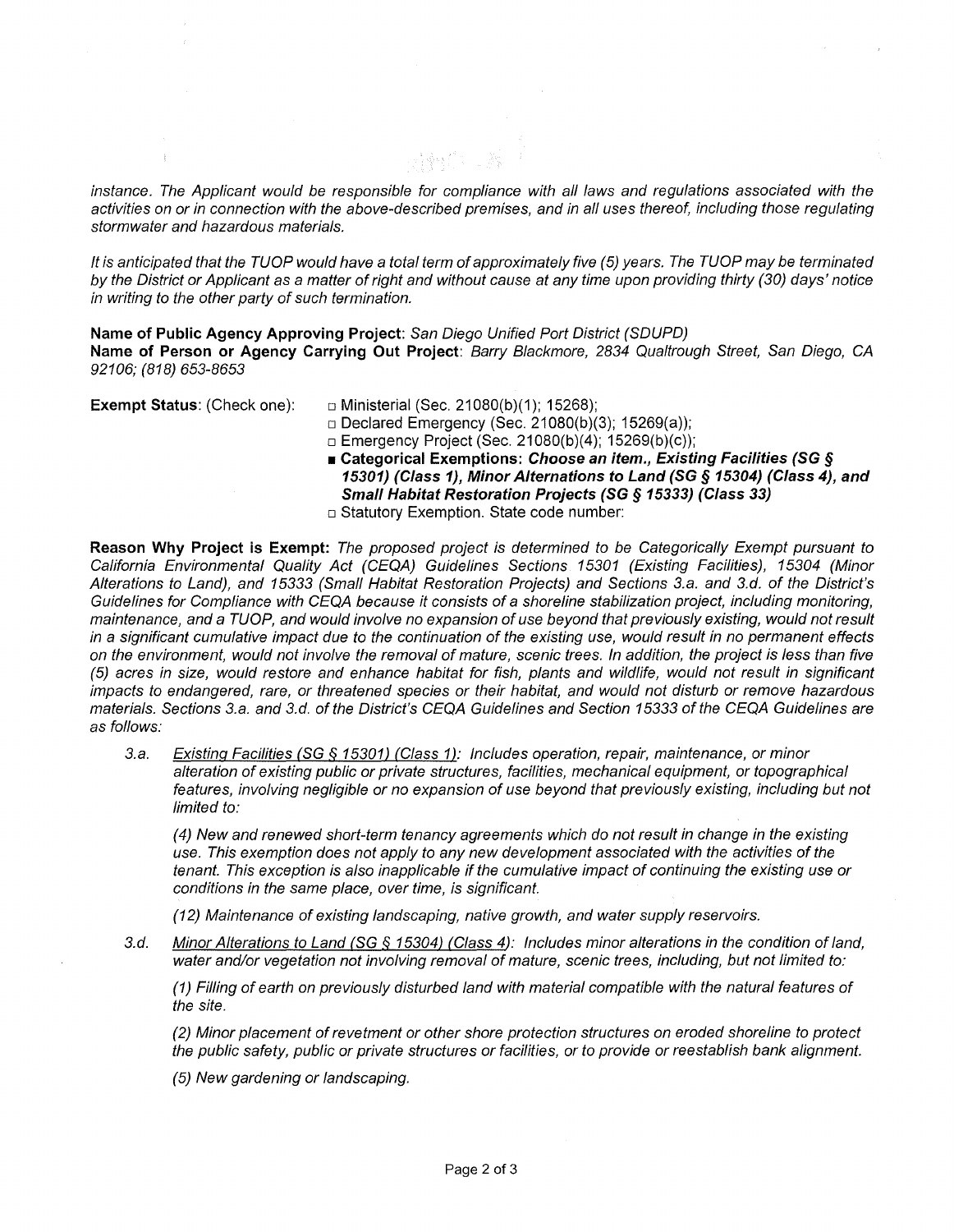Small Habitat Restoration Projects (SG § 15333) (Class 33): Consists of projects that do not to exceed five-acres in size to assure the maintenance, restoration, enhancement, or protection of habitat for fish, plants, or wildlife provided that:

a. There would be no significant adverse impact on endangered, rare or threatened species or their habitat pursuant to section 15065; and

b. There are no hazardous materials at or around the project site that may be disturbed or removed; and

c. The project will not result in impacts that are significant when viewed in connection with the effects of past projects, the effects of other current projects, and the effects of probable future projects.

d. Examples of small restoration projects may include, but are not limited to:

(1) Revegetation of disturbed areas with native plant species;

(5) Stream or river bank stabilization with native vegetation or other bioengineering techniques, the primary purpose of which is to reduce or eliminate erosion and sedimentation.

**Lead Agency Contact Person and Telephone Number:** Michael Paul, (619) 686-8112

**Signature:**  The AP Date: 5-20-20 Title: Assistant Planner

- Signed by Lead Agency
- □ Signed by Applicant

**Date received for filing at QPR/Clerk:** 

**Governor's Office of Planning & Research** 

**Jun 18 2020** 

**STATE CLEARINGHOUSE** 

**FILED IN 'THE OFFICE OF THE COUNTY CLERK San Diego County on \_\_\_\_\_ MAY 2:8 2020** ~-- • " liJ, **Removed** --------- **Returned** to agency on \_\_ ~~--

 $Postered$   $\frac{MAX}{2}$   $3$   $202$ 

Returned to agency on<br>Deputy \_\_\_\_\_\_\_\_\_**K. Ortiz**